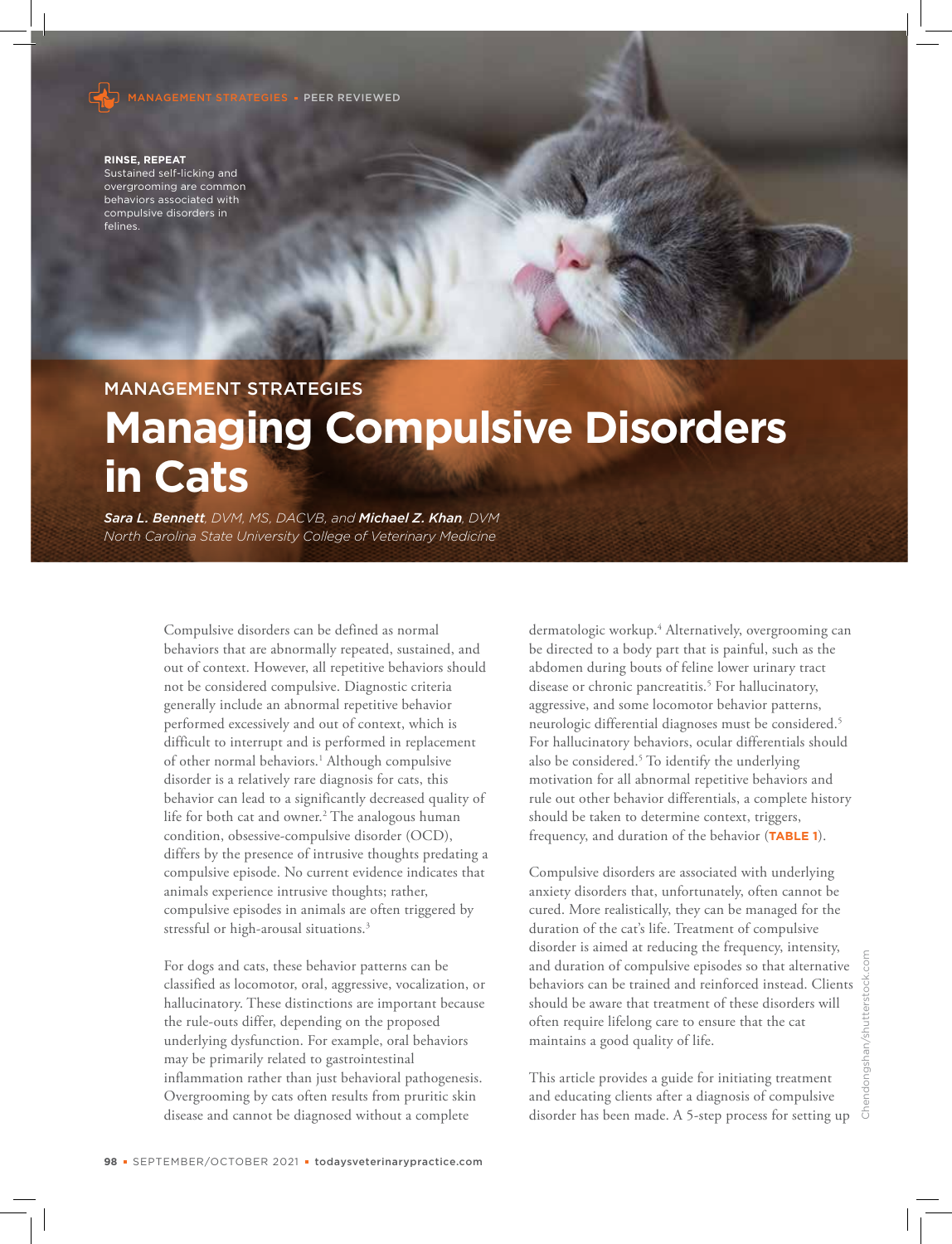| <b>BEHAVIOR CATEGORY</b> | <b>BEHAVIOR</b>                                                                                                            | <b>NONCOMPULSIVE-BEHAVIOR DIFFERENTIALS</b>                                                                                                                                      |
|--------------------------|----------------------------------------------------------------------------------------------------------------------------|----------------------------------------------------------------------------------------------------------------------------------------------------------------------------------|
| Locomotor                | • Tail chasing<br>Light/shadow reflection chasing<br>$\blacksquare$ Freezing<br>• Skin rippling<br>$\blacksquare$ Circling | • Partial/focal sensory seizure<br>• Pain (neurologic, orthopedic, generalized)<br>Primary dermatologic (ectoparasites, allergies, infection)<br>• Normal nonpathologic behavior |
| Oral/Ingestive           | • Overgrooming<br>Self-chewing of legs or feet<br><b>Licking objects</b><br><b>Wool sucking</b><br>Pica                    | • Primary gastrointestinal/nutritional<br>Primary dermatologic (ectoparasites, allergies, infection)<br>Pain (neurologic, orthopedic, generalized)                               |
| Aggression               | Self-directed<br>• Often a component of feline<br>hyperesthesia syndrome                                                   | • Pain (neurologic, orthopedic, generalized)<br>Primary dermatologic (ectoparasites, allergies, infection)<br>• Partial/focal sensory seizure                                    |
| Vocalization             | Rhythmic, persistent, monotonous<br>meowing or yowling                                                                     | • Partial/focal sensory seizure<br>Cognitive dysfunction<br>Pain (neurologic, orthopedic, generalized)                                                                           |
| Hallucinatory            | Avoiding imaginary objects<br>• Stargazing<br>Startling without trigger                                                    | • Primary ophthalmic<br>Hypertension<br>Primary neurologic                                                                                                                       |

#### **TABLE 1 Common Compulsive Disorder Behaviors and Medical Differentials**

a comprehensive treatment plan can help practitioners ensure that the foundational steps of environmental management and behavior modification are not bypassed in favor of prescribing a behavior medication.<sup>6</sup>

## STEP 1. ENVIRONMENTAL MANAGEMENT

A cat's environment should be set up in a way that provides sufficient mental stimulation, provides plentiful and easily accessible resources that meet basic species-specific needs, and minimizes frustrating or fear-provoking stimuli.<sup>7</sup> An easily accessible and well-designed resource designed for laypersons is the Indoor Pet Initiative sponsored by Ohio State University (indoorpet.osu.edu/cats).

The enrichment provided by clients should be evaluated to ensure that it is not inadvertently causing underlying frustration. Common enrichment techniques that should be used with caution include laser pointers or blinking lights. These objects stimulate cats' natural hunting instincts as they chase the moving light target; however, because cats are not able to complete the hunting sequence of catching, killing, and ingesting their prey, frustration ensues and they might look for other accessible outlets for this behavior, including their own paws or tail. For some cats, bird feeders can cause the same level of frustration, but this response is very individualized. Hence, follow-up to evaluate consequential behavior after environmental enrichment is recommended.

Compulsive behaviors are also often highly contextual.<sup>3</sup> This means that there may be areas of the cat's environment in which an episode is more likely than others to be triggered. It is important to identify client-specific situations, activities, or locations that trigger the behavior and then have the client block or avoid them as much as realistically possible.

# STEP 2. RELATIONSHIP BUILDING

Compulsive behaviors are often displayed during periods of acute conflict or high arousal. One theory on the etiology of compulsive disorder suggests that these behaviors develop as a coping or self-soothing mechanism in the face of acute conflict, similar to OCD in humans.<sup>3</sup> Therefore, any form of punishment or aversive measures are contraindicated for these cats because they will only serve to increase fear, anxiety, and distress, further compounding the problem, even if they might temporarily inhibit the behavior.<sup>8,9</sup> Owners who are using aversive techniques should discontinue them immediately.

Instead, owners should have predictable positive interactions with their cats to establish a clear form of communication, leading to reduced overall anxiety and conflict. This communication style was popularized by Ian Dunbar and is also known as "Nothing in Life Is Free,"<sup>10</sup> "Learn to Earn,"<sup>11</sup> and "Sit to Say Please."<sup>12</sup> For cats and their owners, this interaction pattern would look similar to the following: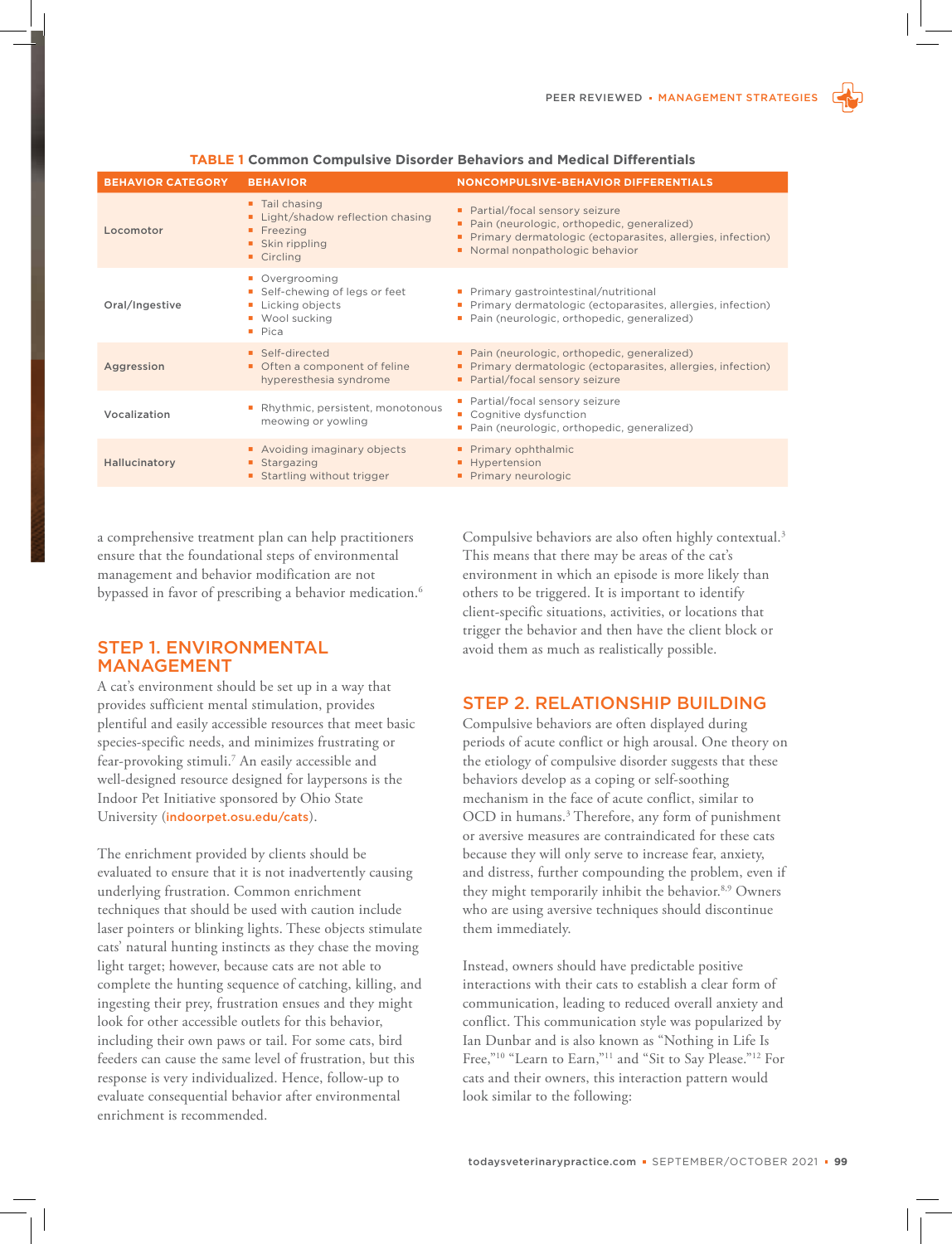*Please ignore all attention-seeking behaviors from your cat. If you wish to interact, first ask your cat for a behavior that it is already good at or you have trained, such as "come" or "touch." (Most cats will come running if you say their name or open the food container. The act of coming to the owner is a rewardable behavior.) If the cat performs the behavior when cued, then the cat receives something pleasant, such as a food treat, play with a toy, or petting. If the cat does not perform the behavior, then the owner continues to ignore the cat. Over time, this interaction pattern between the cat and the owner becomes consistent, predictable, and positive, helping to increase trust and decrease social anxiety.* 

A more complete example of this interaction pattern is available online as a client handout at todaysveterinarypractice.com/resources/handouts.

# STEP 3. TOOLS

Using the correct tools will dramatically aid in the success of steps 1 and 2. Just switching out the spray bottle for a wand toy and some catnip will provide a much less anxiety-provoking environment, giving cats the opportunity to develop other skills when stressful situations occur. This step should be tailored to each individual cat and owner. For example, cats with high

#### **BOX 1 Response Substitution Example**

This example describes use of response substitution for a cat that directs aggression toward its tail. This behavior can be predicted by piloerection, vocalizing, back arching, and skin rippling.

When one of the predictors of the behavior is observed (**A**), first an interrupter is used (whistling or lightly clapping). Then after the cat's attention is on the owner (**B**), a behavior physically and emotionally incompatible with tail chasing is requested of the cat. This cat has been trained to "touch" a target stick on cue (**C**). The cat is rewarded with a food treat and praise. This cue is repeated several times in quick succession. Last, the cat is given a final "sit" cue (**D**), for which it is rewarded. The cat then continues to be rewarded for showing calm and relaxed behavior.

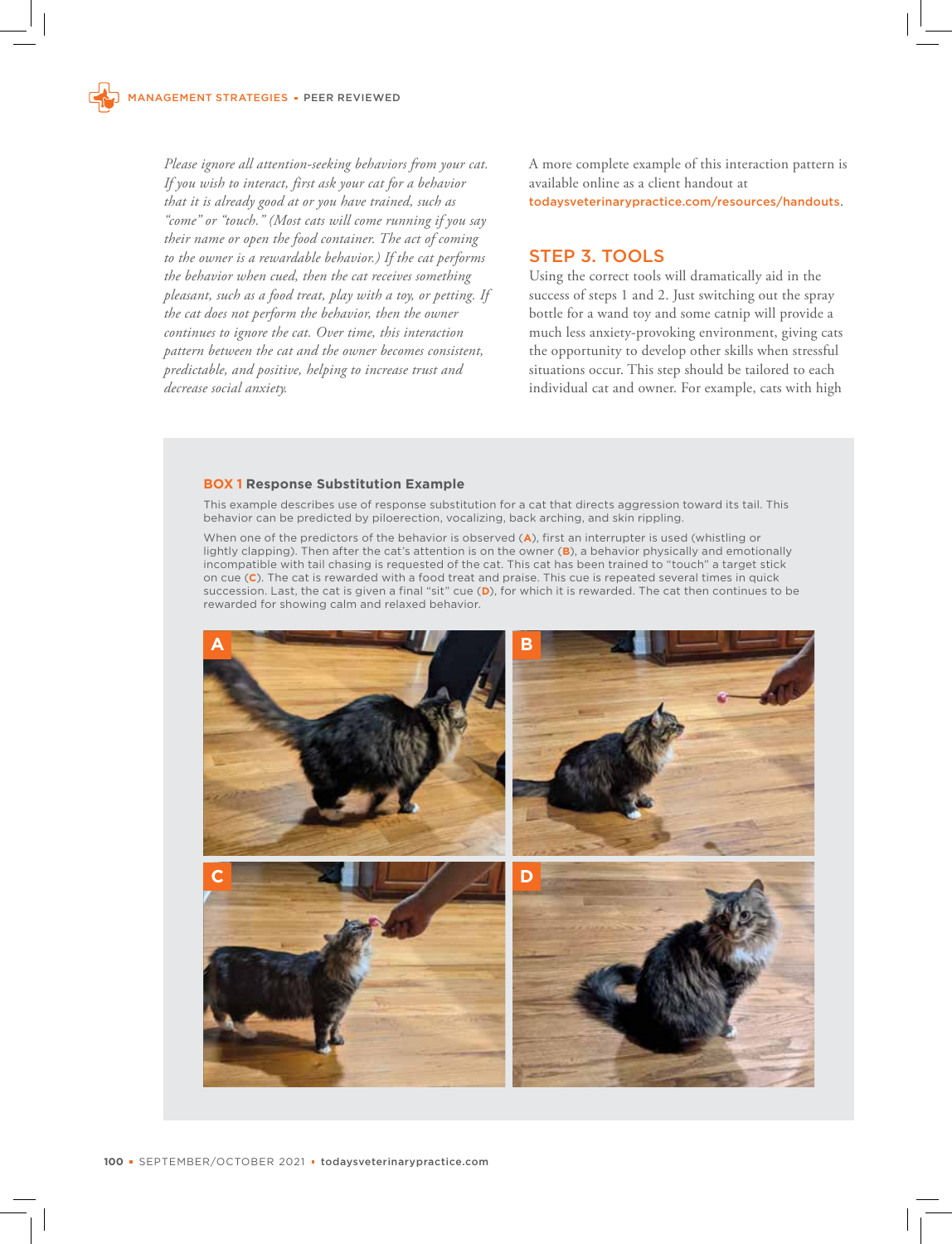levels of frustration may benefit from window film, blocking their view of potential prey or other outdoor cats with whom they have an adversarial relationship. Food puzzles and food toys can provide excellent innately rewarding enrichment that fulfill cats' instincts to search, hunt, and complete the predatory sequence (foodpuzzlesforcats.com). If outdoor noises trigger a compulsive episode, a white noise machine could reduce the intensity of the stimuli. Positive, consistent, and predictable interactions with the owner can be created by using positive-reinforcement training. Clicker training is particularly well suited to this. It also holds the additional benefit of setting up foundational behaviors that the owner can ask for during behavior modification, as described below.

## STEP 4. BEHAVIOR MODIFICATION

Although owner-directed training is not as common for cats as for their canine counterparts, recent research has shown that cats are just as capable as dogs at mastering cues given via positive-reinforcement training.<sup>13</sup> When first starting a treatment plan, owners should help the cat develop a strong foundation by using positive reinforcement–based training for simple behaviors such as look, touch, and sit, which can be used for cueresponse-reward interactions and for response substitution (**BOX 1**).

After the cat has learned 1 or 2 simple behaviors, behavior modification can then be implemented. The behaviors associated with a compulsive episode should be interrupted without frightening the cat (e.g., distract the cat by whistling, clapping hands, making a kissing noise) and then asking the cat to perform an alternative behavior that is incompatible with the compulsive behavior and immediately rewarded. The alternative behavior should be physically incompatible with the compulsive behavior (i.e., the behaviors cannot be performed simultaneously). This technique is often referred to as response substitution, operant counterconditioning, or differential reinforcement of an alternate or incompatible behavior.<sup>14,15</sup>

Owners may find training to be challenging at first, but the help of a trainer can help alleviate their frustration and speed the learning process for both owner and cat. Excellent additions to any treatment team are local qualified, humane, force-free trainers who base their training philosophy on current science and operate under the least intrusive, minimally aversive training principles. To locate local trainers, consult the

International Association of Animal Behavior Consultants (iaabc.org).

## STEP 5. MEDICATION

Information about the effects of behavior medications on compulsive disorders in cats is limited. Few studies have examined these effects, and use of all medications to treat compulsive disorders in animals is considered off-label.

Medication use is aimed at treating the underlying neurochemical imbalance in the brain when an animal experiences an anxiety-associated behavior disorder. Because the literature suggests a high rate of relapse when behavior medication use is discontinued, clients should be counseled that the medication might need to be continued throughout the animal's life.<sup>1</sup> Although several antidepressant and anxiolytic medications are available, those showing the most efficacy for treating compulsive disorders in animals are fluoxetine and clomipramine.<sup>1</sup>

**Fluoxetine** is a selective serotonin reuptake inhibitor (SSRI). For humans, fluoxetine has been approved for treatment of OCD. This medication is theorized to improve compulsive disorders by reducing the underlying anxiety that leads to the abnormal repetitive behaviors. Fluoxetine's immediate effects are inhibition of the presynaptic serotonin reuptake channel, thereby increasing the overall serotonin available in the neural synapse. However, the clinical effects of fluoxetine are often not seen for 4 to 6 weeks because of downstream changes in the expression of serotonin autoreceptors.<sup>1</sup> Therefore, clients need to know that they must give the medication to the cat daily as prescribed for at least 6 weeks before they can expect much change in the frequency and intensity of the compulsive behaviors. Dosing starts at 0.5 mg/kg PO q24h and can be increased to 1.5 mg/kg q24h.<sup>16</sup> Side effects include loss of appetite, vomiting, sedation, and increased irritability. If side effects are severe or last longer than 1 week, the medication should be discontinued.

**Clomipramine** is a tricyclic antidepressant (TCA). For humans, it is the only drug in its class that is approved for treatment of OCD. Although the veterinary formulation Clomicalm (Virbac, virbac.com) has been labeled only for separation anxiety in dogs in the United States, it has also been approved for use in dogs with compulsive disorders in Australia and Canada. Unlike SSRIs, TCAs have effects at multiple receptor